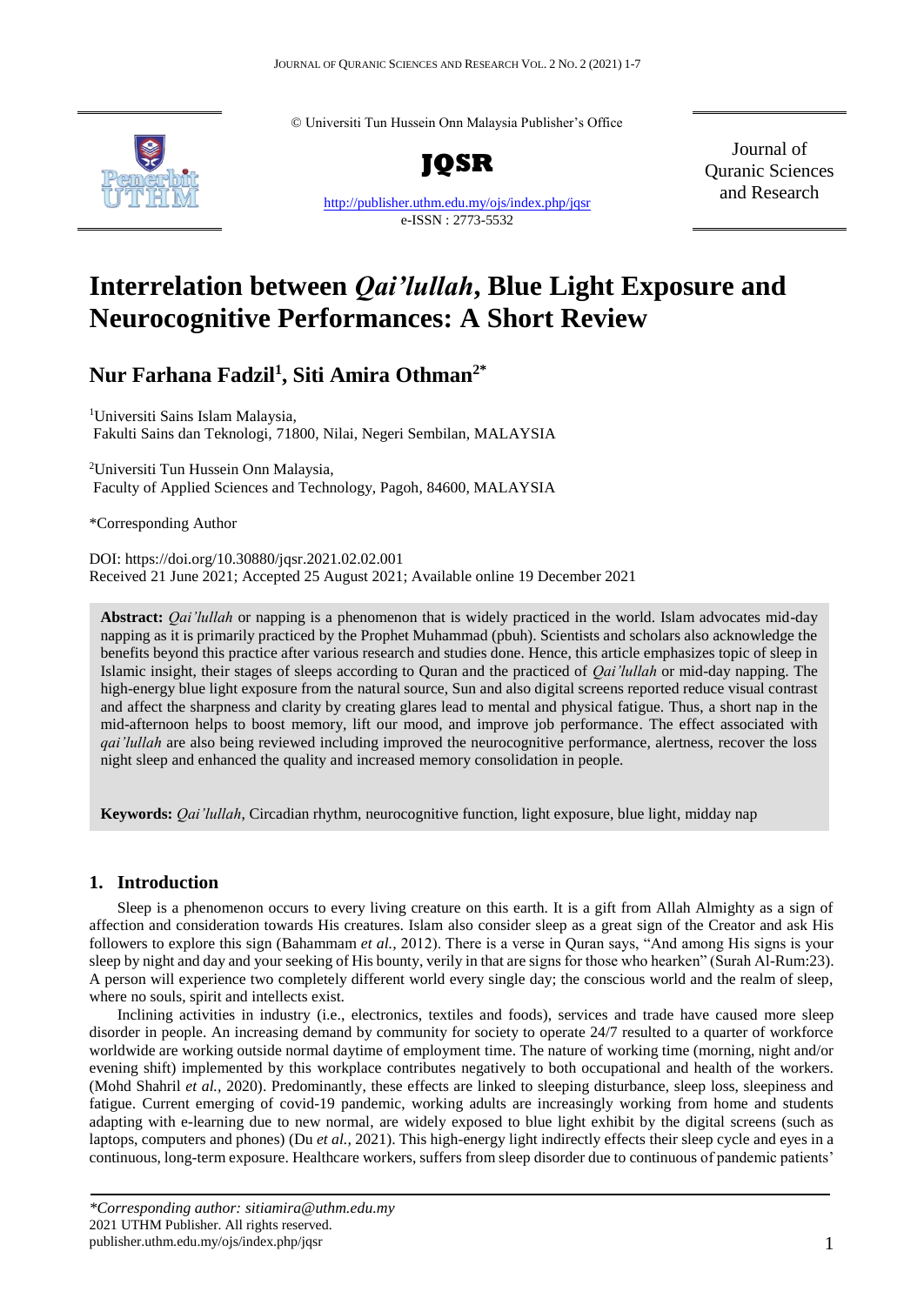admissions into the hospitals for treatments (Tsang *et al.,* 2021). If this concerns protracted, it can decrease quality of life, safety, health, work performance and efficiency (Mei & Chan, 2021; Mohd Shahril *et al.,* 2020).

It is a fact that human body require a rest and able to obtain full respite with a good sleep. The recommended sleep duration of an adults is approximately 8 hours which is considered as necessary and 'naturally unavoidable' activity especially during night. While less than 6 hours of sleep for four days and more consecutively may results in negative effect on physiological and cognitive performance, appetite's interferences, metabolic and endocrine functions (Mei & Chan, 2021; Tumiran *et al.,* 2018). Scientists have found that brain, as the main coordinating master of our body eventually get tired during daytime. This is because, the compilation of data delivered to it throughout the day, leading to a reduction in performance effectiveness. All the information gathered and cell waves can be organized by relaxation of brain as well as to consolidate the information obtained during the day. Therefore, human body, mind and soul requires respite even though just a brief moment (Yusof *et al.,* 2014). Hence, a midday nap or also called as *qai'lullah* can act as an effective alternative fulfilling the body's need in a brief moment while treating the sleep disorder in people. As research related to sleep becoming more interesting, scientists and scholars expending their research into wider scopes including, importance of sleep, sleep hygiene, sleep related disorder, insomnia, dreams, position of sleep as well as effective sleep timing and period (Bahammam *et al.,* 2018).

### **2. Sleep in Islamic Insights**

Linguistically, sleep in Arabic, *an-naum (*نوم (is synonym with word to lie down (*mudtaji'*), to be still (*ar-raqd*) and also sleepiness (*an-nu'as*). According to Al-Isfahani, sleep is "to soften the nerves of brain with moisture of oxygen to the brain". Al-Kindi defined sleep as follows, "Sleep is to allow our soul to be used by all senses. If we do not feel, hear, see, taste, touch without any usual illness (causing it), we are in a normal state called sleep". There is also another view of sleep, the unconscious state of our body where eyes are closed because of resting. In Latin, the word "*samnus*" refers to sleep which means recovery. Meanwhile, is scientific point of view, sleep is a subconscious state where application of sensorics or other stimulants can be used to awakened a person (Yusof *et al.,* 2014).

### **2.1. Types of Sleep based on the Quran**

In the Quran, the term "sleep" is often described by several diverse terminology and interpretation as stated by Bahammam *et al.* (2012). There are 5 terms which illustrated the word 'sleep' where modern medicine describes them as stages of sleep while ancient people observed the variety of sleep states. Profound analysis of different type of sleep in the Quran reveals and reflects their level of sleep. The types of sleep in the Quran are including;

- *Sinah* (سنه): It is defined as slumber or dozing off for a short period. People is conscious to any prompt of environmental stimulant in this type of sleep and it is also corresponded with stage one of sleep identified by modern sleep science. The word *Sinah* is used in a verse in Qur'an describing Allah. "No slumber (*Sinah*) can seize Him nor sleep" (Al-Baqarah: 255). In the Quran, sleep indicates weakness manifestation and signals the body for a rest. Hence, this verse proven that The Al-Mighty does not sleep nor doze off while it is necessary for His creation such as mankind and animals (Bahammam & Gozal, 2012; Heidari, Norouzadeh, & Abbasi, 2014).
- *Nu'ass* (نعاس): This term appears twice in the Qur'an describing one of the sleep's types. First, the verse in Surah Al-Anfal, "Remember when He recover you with slumber (*nu'ass*) as a security from him" (Al-Anfal: 11). In this verse, slumber (*nu'ass*) provided the feeling of security from fear and stress for His believers. Another verse says, "Then after the distress, He set down security upon you. Slumber (*nu'ass*) overtook a party of you" (Al-Imran: 154). The word nu'ass is described short nap by interpreters that may reflect a stage of sleep deeper than *sinah*. It is also called as the beginning of sleep, light sleep and relaxation. This type of sleep is synonymous with first and second stage of sleep (Heidari *et al.,* 2014).
- *Ru'qood* (رقود): As'hab Al-Kahfi in Qur'an describes the sleep of the People of the Cave. A story of seven young believers, where Allah directed them to seek refuge from prosecution in a cave and then He put them into sleep state for 309 years (lunar years). Their sleep is described by the following verse, "And you would have thought them awake, whereas they were asleep (*ru'qood*)" (Surah Al-Kahfi: 18). This word has various descriptions and the most appropriate interpretation of *ru'qood* based on this verse is "long period of sleep".
- *Ho'joo* (مجوع): In Arabic language, Hojoo means little sleep. Sleep at night is illustrated by this term. Pious believers who fear Allah are described in the Qur'an by the following verse, "They used to sleep but little by night (*ho'joo*) and the hours before dawn, they were (found) asking (Allah) for forgiveness" (Surah Al-Dzariyat: 17-18).
- *Su'baat* (سبات( : Qur'an also describes human sleep as *su'baat* in one verse. "And we made you sleep (*su'baat*) as a thing for rest" (Surah Al-Naba':9). The word *su'baat* is derived from Arabic word, *sabt* that means disconnecting. Thus, *su'baat* may describes an act which disconnecting or separating the surrounding environment during sleep or higher arousal threshold. We are commonly have a leisure and relaxation day from work and any weekday responsibilities on Saturday, in Arabic word السبت يوم. *Su'baat* is finely describe as the leisure in physical and psychological part of a sleeping human (Bahammam & Gozal, 2012; Heidari *et al.,* 2014).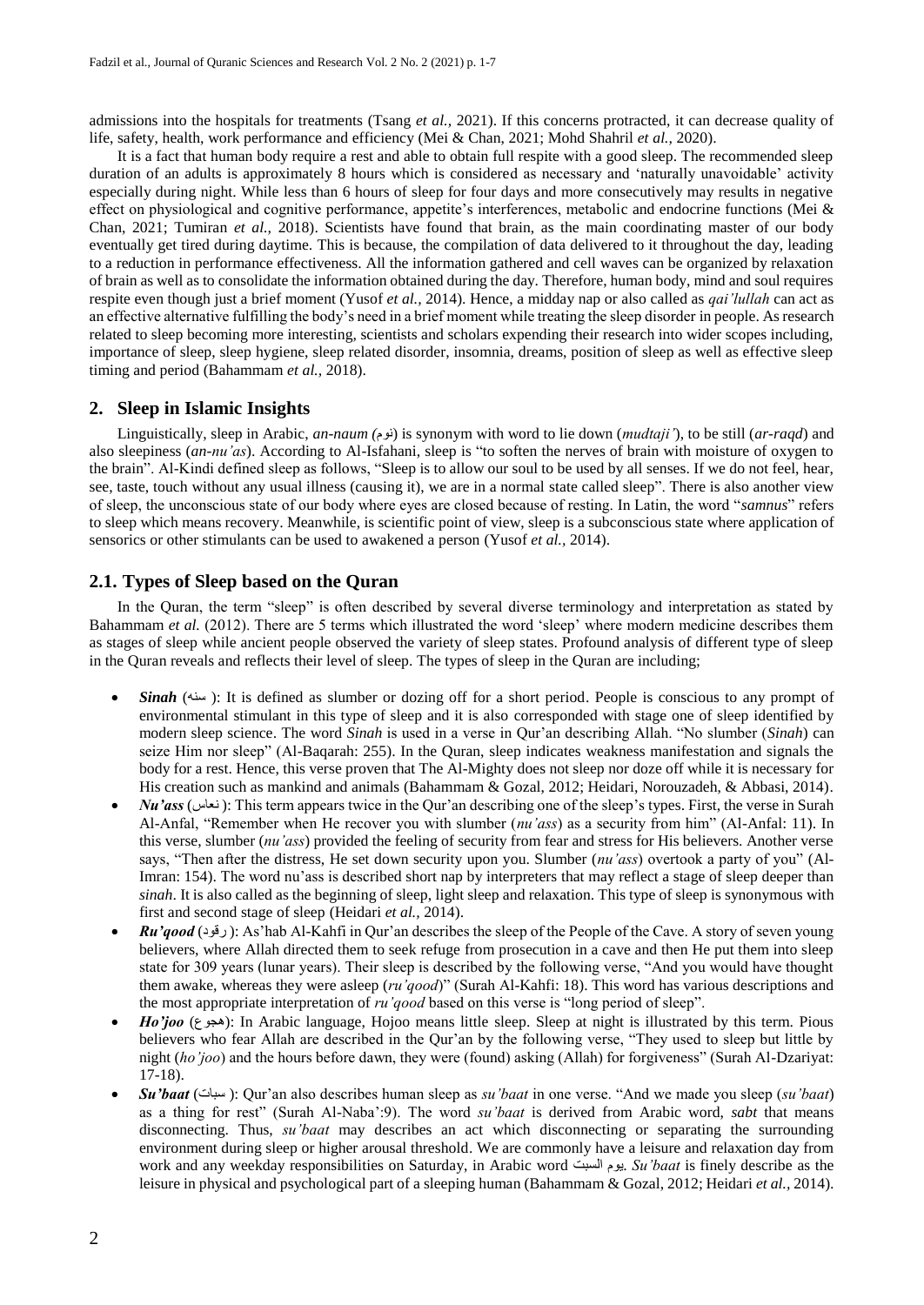### **2.2.** *Qai'lullah*

*Qai'lullah* is a term in Islamic literature which describes the napping activity during midday (Bahammam *et al.,* 2012; Yusof *et al.,* 2014). It is also known as *Siesta* (Tumiran *et al.,* 2018). *Qai'lullah* is a well-established as Islamic practice and encouraged based on hadiths which described the Prophet practicing it. This action commonly implemented in warm weather countries. Midday napping is accepted by Islam to be done before or after lunch as well as after Friday prayer as practiced by the Prophet Muhammad (pbuh). As described in the hadiths, *qai'lullah* should take place at certain times, before noon or early in the afternoon. Indeed, it can also be done by lying down and resting. There is another practice that is highly encouraged by Islam, known as *Qiamullail* or *Tahajjud*, a waking up in the last third or another part of the night for worshipping activity. As these practices involves the loss of some sleep during the night, hence *qai'lullah* completes the sleep taken at night and indispensables in assisting one to perform daily activities during the day (Yusof *et al.,* 2014; Tumiran *et al*. 2018). In the book "*Misykatul Masabih*" state that:

"A short nap in the afternoon is not to looked down upon. The Prophet p.b.u.h has done the same. This can balance the strength of the body after performing night prayers."

### **2.3. Effective Duration for** *Qai'lullah*

Ones might think that taking a longer nap gains more benefits, but sometimes less is more. It is highly encouraged to limit our mid-day napping to 30 minutes or less. Numerous studies have been observed with variety of priority benefits. A study found that naps last between 10 to 30 minutes often the best beneficial (Foster, 2021; Tumiran *et al.,* 2018; Yusof *et al.,* 2014). Following a sleep deprivation period, 5-minutes nap results in very few advantages when compared to not napping at all. A number of instance gains can be shown in a 10-minutes mid-day nap by increasing the energy and cognitive function. The positive effects were due to the beginning activity of delta-wave or fixed accumulation of stage 2 sleep or total sleep.

According to Tumiran *et al.* in 2018, taking these 10 minutes short nap is the best and most effective siesta's duration. Besides that, the benefits of this period also last as long as 155 minutes. There is also 20 minutes nap which helps increasing vigor and mental performance, even though the benefits only be felt after 35 minutes or so afterwards the nap. The advantages last nearly as close as the 10 minutes nap despite the brief delay. It is also assisting in maintaining daytime vigilance level and act as the best post-lunch sleepiness countermeasures. Napping for 30 minutes on the other hands, is frequently associated with sluggishness and fatigue after the nap. This happens due to sleep inertia which is a feeling of grogginess felt after the nap. Instead of that, once benefits kick in such as maximized alertness, they last similar to the 10-minutes nap.

An afternoon nap around 15 to 20 minutes is already sufficient to re-energized and for a person to be healthy as concluded by sleep experts from Comell University. Another researcher, Mr Donald Greeley views that nap is beneficial as long as it does not exceed 1 hour period and this point of view also being agreed by other experts such as the authors of The Art of Napping at Work, Dr. William A. Anthony and Camille W. Anthony (Yusof *et al.,* 2014). In some cases, longer naps can be more restorative for sleep deprivation, which tends for sleep inertia to occur because of the increasing of deep sleep. Hence, we would normally see people who naps for 45 minutes and longer eventually wake up in confusion and sluggish. It is undeniable that nap length is vary depending on each individual factors but, 10- and 30-minutes range appears to be the best period for most people. We are recommended to grasp the advantages of the post-lunch dip in energy and schedule our siesta from midmorning to midafternoon (12:00 pm to 2:00 pm or 2:00pm to 4:00 pm), but no later (Foster, 2021; Tumiran *et al.,* 2018; Sinrich & Mantua *et al.,* 2017).

### **3. Behaviors of the Sky Light**

The sky is one of the attractive natural phenomena and scenery where a calm, soothing and peaceful feeling can be found just by sitting and observing them rise or set in the day. While looking at this scenery, how comes they emit variety of light colors comes into minds, although have the same sources of light, the sun. This is because, sunlight on a clear, smog-free day is natural and full-spectrum white light. This white light can be separated into different colors bands (blue, green, yellow, orange and red) corresponding to their wavelength. Individual's wavelengths of white light form a continuous color spectrum (King, 2020).

The colors of sky depend on what happened to the light, either being absorbed or scattered out in the atmosphere before it reaches into our eyes. In facts, some of the lights do not even reach out eyes. When a beam of light from the sun strikes a molecule at the atmosphere, a "scattering" occurs sending part of the light wavelengths into different directions. The scattering happens millions of times before the beam reaches into our eyes at sunset. Oxygen and nitrogen are two main molecules in the air. They are nano-sized and smaller than the incoming light wavelength. So, these molecules are preferentially scatter blue and purple colors as they are the shortest wavelengths. That is the reason why daytime or noon are blue in colors, because the sun was right overhead us.

During sunset, light travels in the atmosphere at much longer path than it did at noon. Most of the blue light has scattered out and leaving amount of oranges or reds light hits the East Coast during sunset (Fiegl, 2013). Throughout the day, blue lights keep working to increased one's ability to focus, enhance reaction times and elevate the mood. By the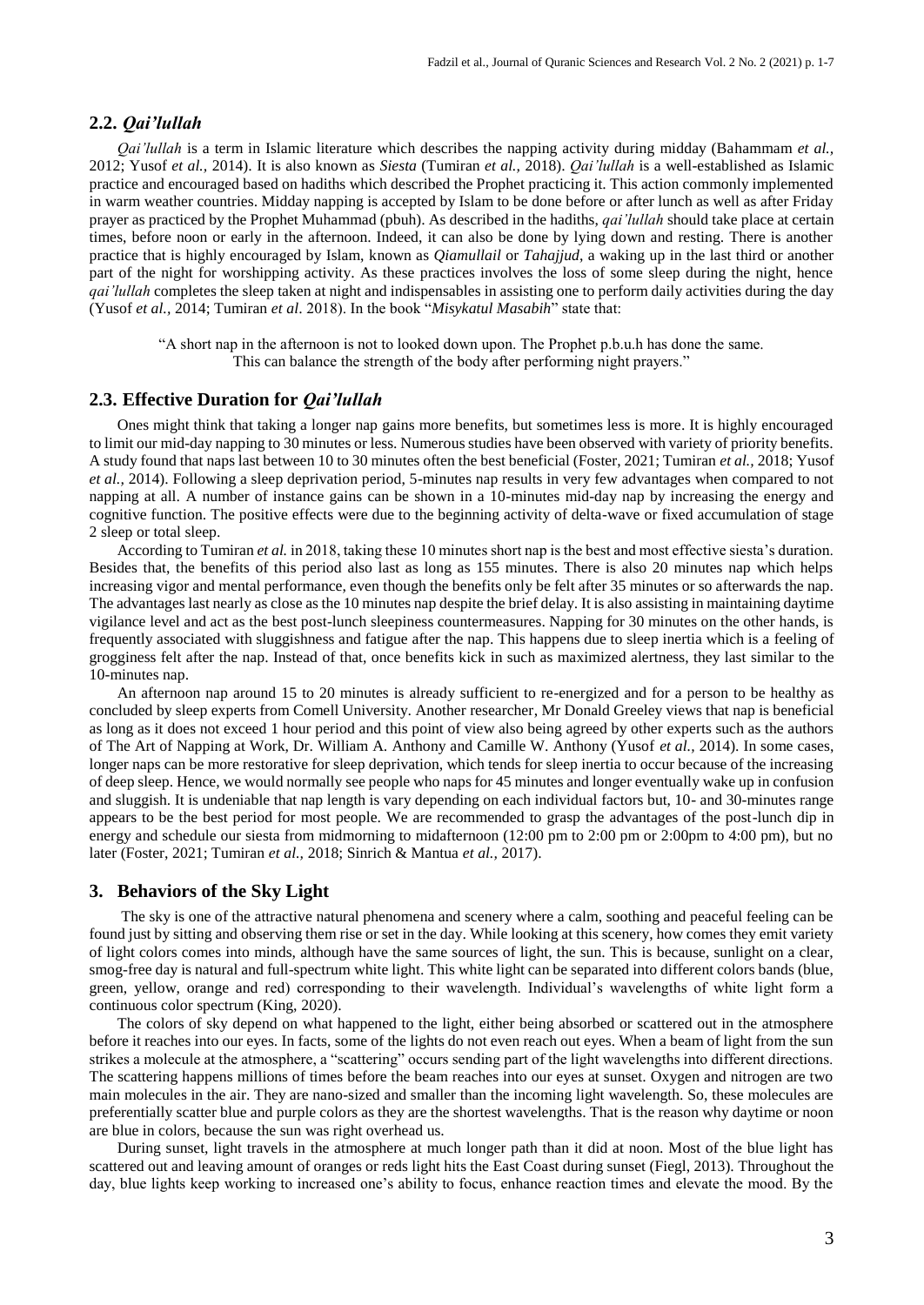time sunset arrives, we are slowing down as the blue light is fading away, losing the intensity and cues the feeling of warmth and relaxation (Hakimi, 2019). As shown on Fig. 1, the attractive colors of sky occur due to the scattering of light beam from the sun at the atmosphere.



**Fig. 1 - Colors of the sky**

### **4. Interrelation of** *Qai'lullah* **on Mid-Day Light Exposure and Neurocognitive Function**

### **4.1. Neurosciences of Human Body**

Suprachiasmatic nucleus (SCN), a group of cells in the brain is the place where our body clock is located. As shown in Fig. 2, our eyes will detect the surrounding light illumination, transfer them and received by the SCN. There are photoreceptor and cones in the retina of the eye that are used for conventional vision. In the retina, there is also a specialized photosensitive ganglion cells which helps in synchronizing our body clock by directly project the light to the SCN. Later, the SCN takes from the retina, information including the light level and their duration and passes it to the pineal gland. The pineal gland is responsible for the melatonin (sleep hormone) secretion. Light is used to determine the timing appropriates for hormones releasing and signals the brain either wake up or sleep.



**Fig. 2 - Illustration of human circadian rhythm**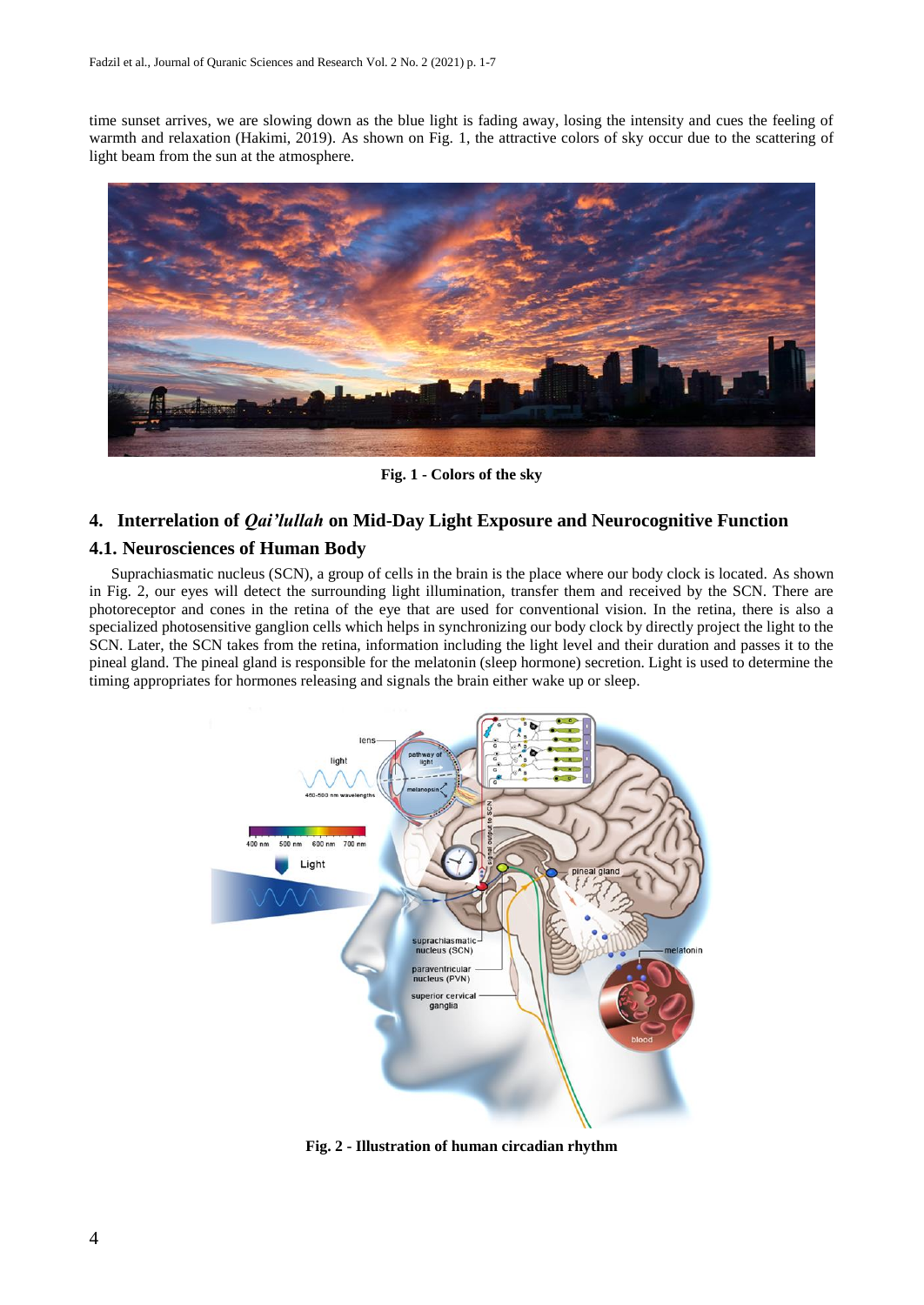### **4.2. Blue Light Exposure**

Light emitted from the sun during mid-day, where the sun is overhead, is brighter light with higher blue and UV content as there is less filtering at the atmosphere. Blue light is the high energy visible light (HEV), a description that also covers the ultraviolet (UV) rays. There are three subgroups of blue light spectrum; violet light (roughly 380-410 nm), blue-violet light (410-455 nm) and blue-turquoise light (455-500 nm). As it has high energy levels, this part of visible light has more potential causing harm to our body health, skin and eyes. The high energy of 380-455 nm light rays is more likely to damage the eye. For this reason, the violet and blue-violet rays are also known as "harmful blue light". But not the entire blue light spectrum is hazardous. Blue-turquoise light rays on the other hand, is known as "beneficial blue light" because they have low energy and appear to help maintain a healthy sleep cycle (Coats, Maktabi, & Baki, 2020; Yusof *et al.,* 2014).

In this modern life, the sources of blue light not only come from the Sun, but also the digital screens (such as smartphones, laptops, computers, TVs and tablets), electronics devices, fluorescent and light emitting diodes (LEDs). This type of blue light or HEV, flickers more easily in comparison to longer, weaker wavelength. The flickers eventually reducing our visual contrast and affect the sharpness and clarity by creating glares. Discomfort of eye, headaches, physical and mental fatigue caused by hours sitting in front of digital screens may be due to these flickering and glaring (Lin *et al.,* 2016). It does not just effect adults, but also children and teenagers with the distinctive rise of e-learning results from spreading of pandemic Covid-19 viruses (Li *et al.,* 2020). So, a short nap in the mid-afternoon helps to boost memory, lift our mood, improve job performance and alertness (DerSarkissian, 2020; Kurdziel *et al.,* 2013).

Blue light generates reactive oxygen species (ROS) similar to UV radiation. This long wavelength and short-energy light induced cellular dysfunction and damaged the skin (Coats *et al.,* 2020; Lin *et al.,* 2016) as it penetrates deeper into the skin (compared to UV). Irradiation of blue light on human skins, decreased the carotenoids and suggests formation of free radicals. Flavins (pigment in skin), are the main blue light's photosensitizers causing oxidative stress. Oxidative stress on melanogenic precursor is believed lead to pigmentation; immediate or long-term darkening. Some adverse effects of ROS overexposure to skin outcome issues of hyperpigmentation, melasma and aging. Even though there are evidences that blue light impact negatively on the hyperpigmentation development, electronics use does not seem to exacerbate this situation.

A study proves that melasma lesions did not worsen with the use of digital screen for 8 hours/day for 5 days at approximately 8-inch distance between them. Exposure of blue light can be both harmful and beneficial. It is associated in clinical and medical field for therapeutic treatment as stand-alone treatment or part of photodynamic therapy (PDT). In addition, the blue light's wavelength and intensity employed in clinical practices vary depending on the purposes and type of treatment required. Past studies also shown that blue light is important in setting circadian rhythms (Lin *et al.,* 2016). It is expected that the slow but continuous harmful effect accumulated throughout the years regardless the exposure of blue light from the Sun is low intensity. Consumers of blue light emitting devices such as smartphones, TVs and laptops on their daily activities, may wonder whether the level of exposure by these devices is equally harmful to skin as the Sun is. The comparison of blue light intensities among these electronics devices and sun are studied and the authors concluded that the Sun emits significantly higher blue light that the others devices. This study proven the substantially minimal exposure to daily midday light (Coats *et al.,* 2020).

Besides that, our body's level of stress hormones may also increase, disturb out circadian rhythm or sleep pattern and over-stimulate nerves. It is also stated that, 64% of surveyed person were unaware of the effect holds by these blue rays on their skin and health (King, 2020). Therefore, in order to avoid direct exposure of blue light particularly during mid-day, the best precaution can apply is taking a shade from the sun. Normally, mid-day is a period of rest and some of the company or premises closed temporarily for 1 to 2 hours specifically during working days. Hence, workers and students could take the benefits from this practice, for them to regain their energy and focus at the same time reduce exposure to blue light sources. Furthermore, it provides physiological and psychological benefits to the workers (Yusof *et al.,* 2014).

#### **4.3. Improved Neurocognitive Performance and Sleep-Quality Booster**

Scientifically, *qai'lullah* provides great benefits and it have been acknowledged by scientists around the world. Practicing mid-day nap or *qai'lullah* in our daily schedule will act as high sleep-quality booster. This is supported from a study by Ji *et al.* (2017) which reported, there is significantly lower scores of nighttime sleep quality by frequent nappers based on the post hoc tests, which reflected better sleep quality compared with moderate-frequency and non-habitual napping groups. A group of adolescents with long naps presented significantly better quality of nighttime sleep, in comparison to those who are not a mid-day's shuteye. Furthermore, early adolescents with more frequent or longer midday napping reported less daytime sleepiness and longer nighttime sleep on average.

Habitual napping also relates with a wide spectrum of neurocognitive function in early adolescents. Frequent nappers (5-7d/week) tended to show an increasing likelihood of accuracy of sustained attention and nonverbal reasoning, that was independent of self-reported sleep duration and nighttime quality compared with non-habitual nappers (<3d/week) and moderate habitual-nappers (3-4d/week). Additionally, frequent mid-day shuteyes were significantly connected with faster speed of reaction on the task assessing spatial memory than moderate habitual-nappers. There is also domain-specific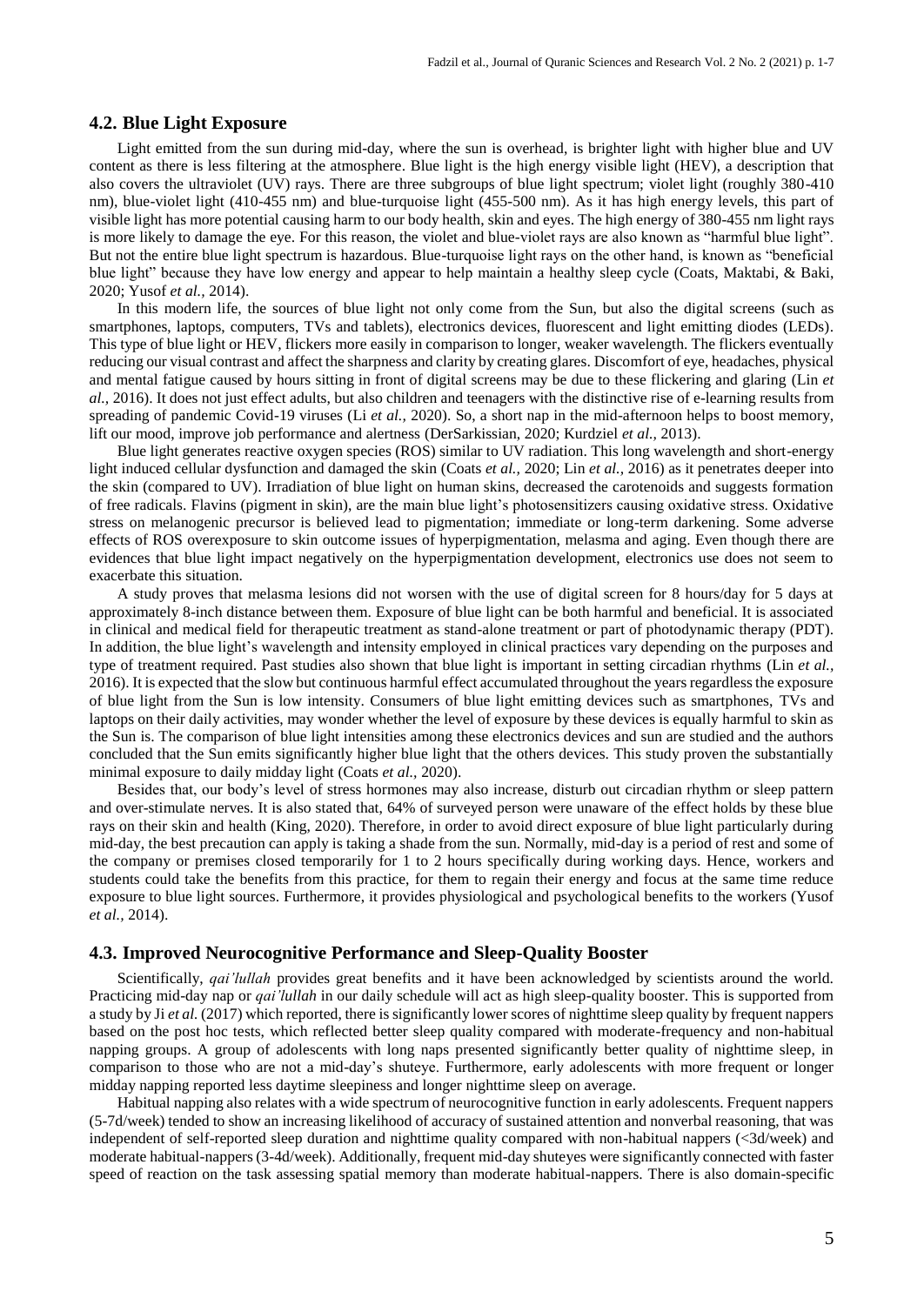relation between nap period and task performance for sustained attention. It was observed that participants with any nap duration shows particularly faster reaction speed compared those who never napped. Nevertheless, only individual with moderate naps duration proven increase in both accuracy and attention task's speed (Ji *et al.,* 2017). A study conducted over a period of 25 years shows a result related to the sleep effect in industrial and post-industrial countries. From the results, they indicate that 95% of worker having the opportunity to nap in the afternoon had higher creativity levels compared to those who did not. Their solving problem's ability also improved, simultaneously enhance their overall productivity (Yusof *et al.,* 2014).

Besides that, napping also seemed to be more beneficial throughout early life by consolidating procedural memory. Following the nap session, children recalled 10% of the spatial locations in comparison to if they have been kept awake (Tumiran *et al.,* 2018). It is also observed that factors such as trait-like differences in sleep demands and sleep ability, complex chronobiological sleep regulation interaction, culture beliefs and environmental also mainly effect the napping behaviors of an individual. This is because, there are study reported a trend of Chinese people towards longer sleep duration and better quality of sleep with increased mid-day napping length (Ji *et al.,* 2017). While on the other findings by American adolescent samples show contradiction with the previous research stated (Jakubowski *et al.,* 2017).

### **5. Conclusion**

*Qai'lullah* is proven to have a good potential for improving our daily activities performance. Our daily exposure to blue light either from the sun or digital screens results in an eyestrain, headaches, mental and physical fatigues due to the glaring and flickering creates by this high energy light. It is also easily penetrating deep into the skin and contributed to various health and skin damages for excessive or long-term exposure. At this point, *qai'lullah* as a powerful and effective practice, can cope with these problems and refresh human's strength and productivity. Furthermore, neurosciences advocates *qai'lullah* as it improves our memory consolidation, re-energized and rejuvenated our body and minds, vigilance performances, enhanced neurocognitive functions and alertness. Appropriates length and timing of nap as well as position of sleep itself should be considered to achieve the best outcomes which led to abundant of positive results for our physical, biological and mental powers. A siesta in an early afternoon has appeal of productivity, nevertheless, it does not a replacement of night sleep. A deep night sleep is inevitably predominant as it fulfills most of our biological functions particularly the brain and the whole-body parts.

### **Acknowledgement**

Authors would like to thank Universiti Tun Hussein Onn Malaysia that make the research possible.

#### **References**

- Bahammam, A. S., & Gozal, D. (2012). Qur'anic insights into sleep. Nature and Science of Sleep, 4(May 2014), 81–87. <https://doi.org/10.2147/NSS.S34630>
- Tumiran, M. A., Rahman, N. N. A., Saat, R. M., Kabir, N., Zulkifli, M. Y., & Adli, D. S. H. (2018). The Concept of Qailulah (Midday Napping) from Neuroscientific and Islamic Perspectives. Journal of Religion and Health, 57(4), 1363–1375.<https://doi.org/10.1007/s10943-015-0093-7>
- Foster, K. 2021. Our Guide to Sleeping During the Day [Online]. Accessed June 16, 2021 from <https://www.sleep.org/sleeping-during-the-day/>
- Slama, H., Deliens, G., Schmitz, R., Peigneux, P., & Leproult, R. (2015). Afternoon nap and bright light exposure improve cognitive flexibility post lunch. PLoS ONE, 10(5), 1–16[. https://doi.org/10.1371/journal.pone.0125359](https://doi.org/10.1371/journal.pone.0125359)
- Mantua, J., & Spencer, R. M. C. (2017). Exploring the nap paradox: are mid-day sleep bouts a friend or foe? Sleep Medicine, 37(413), 88–97.<https://doi.org/10.1016/j.sleep.2017.01.019>
- Sinrich, J. 2017. How to take a nap that will actually boost your energy [Online]. Accessed June 17, 2021 from <https://www.nbcnews.com/better/health/how-take-nap-will-actually-boost-your-energy-ncna793681>
- Connected Light. 2015. Lighting & Human Biological Behaviour [Online]. Accessed June 17, 2021 from <https://connectedlight.co.uk/lighting-human-biological-behaviour>
- King, E. 2020. Blue light exposure 'similar to midday sun', study says [Online]. Accessed June 18, 2021 from <https://retailbeauty.com.au/blue-light-exposure-similar-to-midday-sun-study-says/>
- Heiting, G. 2019. Blue Light Facts: Is Blue Light Bad for Your Eyes? [Online]. Accessed June 18, 2021 from <https://www.allaboutvision.com/cvs/blue-light.htm>
- Xiaopeng Ji, Junxin Li, J. L. (2017). The Relationship between Midday Napping and Neurocognitive Function in Early Adolescents. Physiology & Behavior, 176(1), 139–148. [https://doi.org/10.1080/15402002.2018.1425868.](https://doi.org/10.1080/15402002.2018.1425868)
- Jakubowski, K. P., Hall, M. H., Lee, L., & Matthews, K. A. (2017). Temporal relationships between napping and nocturnal sleep in healthy adolescents. Behavioral Sleep Medicine, 15(4), 257–269. <https://doi.org/10.1080/15402002.2015.1126595>
- Fiegl, A. 2013. Red Sky at Night: The Science of Sunsets [Online]. Accessed June 19, 2021 from <https://www.nationalgeographic.com/science/article/131027-sunset-sky-change-color-red-clouds-science>